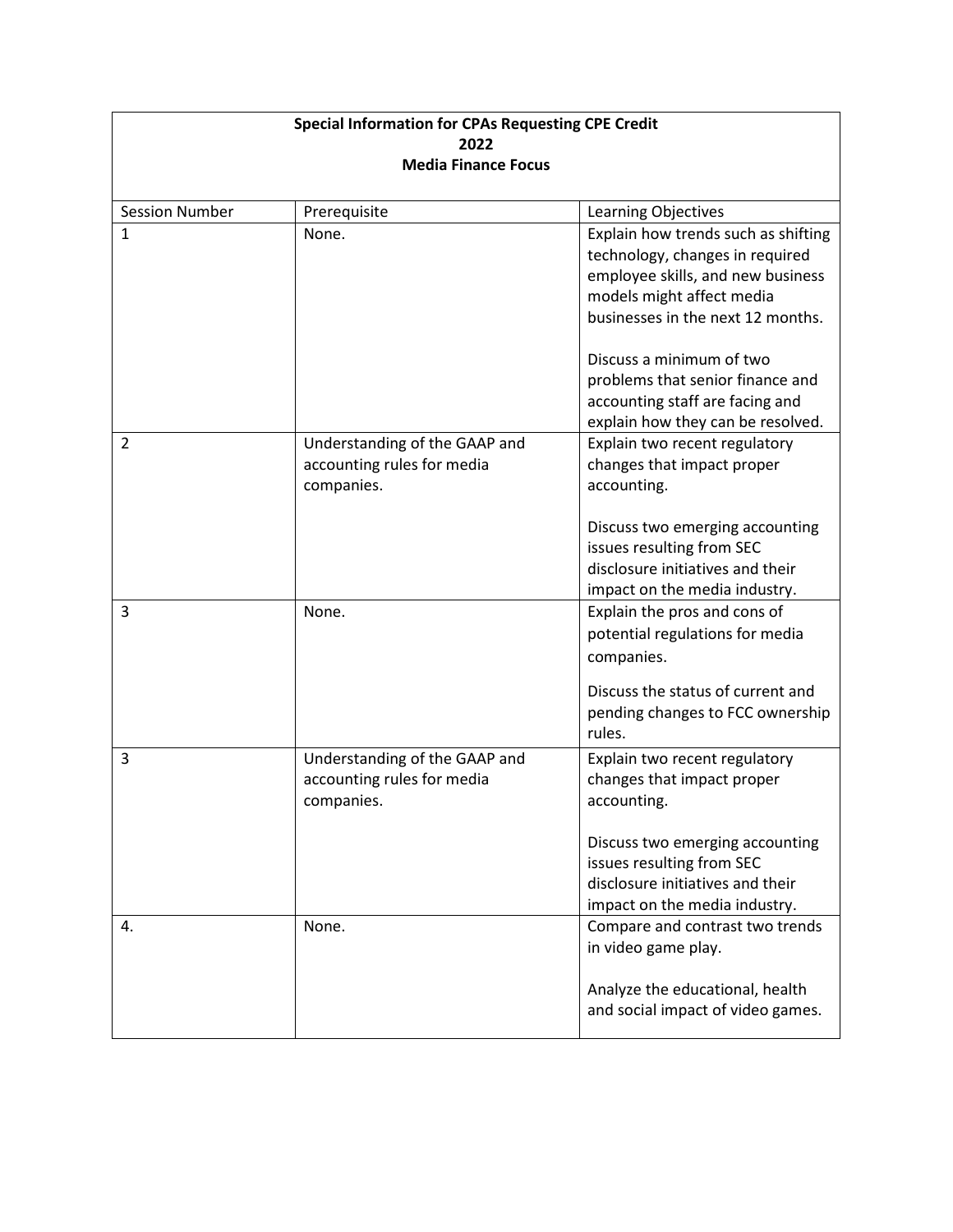| 5.  | Understanding of media credit and     | Explain three ways Covid-19 as                         |
|-----|---------------------------------------|--------------------------------------------------------|
|     | collections procedures.               | impacted court proceedings.                            |
|     |                                       |                                                        |
|     |                                       | Examine two best practice issues                       |
|     |                                       | to consider during the credit                          |
|     |                                       | extension process.                                     |
| 6.  | An understanding of media taxation    | Describe two unique ways taxation                      |
|     | processes.                            | processes impact NFT's.                                |
|     |                                       |                                                        |
|     |                                       | Explain two ways tax authorities                       |
|     |                                       | are increasing their reach into                        |
|     |                                       | crypto currencies.                                     |
| 7.  | None.                                 | Compare and contrast three ways                        |
|     |                                       | people are making money with                           |
|     |                                       | NFT's.                                                 |
|     |                                       |                                                        |
|     |                                       | Describe the origin of NFT's and                       |
|     |                                       | how they are created.                                  |
|     |                                       |                                                        |
| 8.  | An understanding of media credit and  | Analyze two fraud schemes and                          |
|     | collection procedures.                | their potential impact on media                        |
|     |                                       | companies.                                             |
|     |                                       |                                                        |
|     |                                       | Discuss two ways to prevent fraud                      |
|     |                                       | in your organization.                                  |
|     |                                       |                                                        |
| 9.  | Understanding of newspaper            | Explain the financial reasoning to                     |
|     | operations.                           | lower the number of days                               |
|     |                                       | newspapers are published.                              |
|     |                                       |                                                        |
|     |                                       | Evaluate two ways newspapers<br>can drive new revenue. |
|     |                                       |                                                        |
|     |                                       |                                                        |
| 10. | Understanding of web foundations      | Describe the interaction between                       |
|     | and operations.                       | Web 3 and the Metaverse.                               |
|     |                                       |                                                        |
|     |                                       | Explain two ways web 3                                 |
|     |                                       | foundations are changing.                              |
| 11. | An understanding of the financial and | Describe two key tax                                   |
|     | tax structure of media companies.     | considerations for media                               |
|     |                                       | companies planning a merger.                           |
|     |                                       |                                                        |
|     |                                       | Explain recent IRS guidance and                        |
|     |                                       | examination procedures involving                       |
|     |                                       | merger activity in media.                              |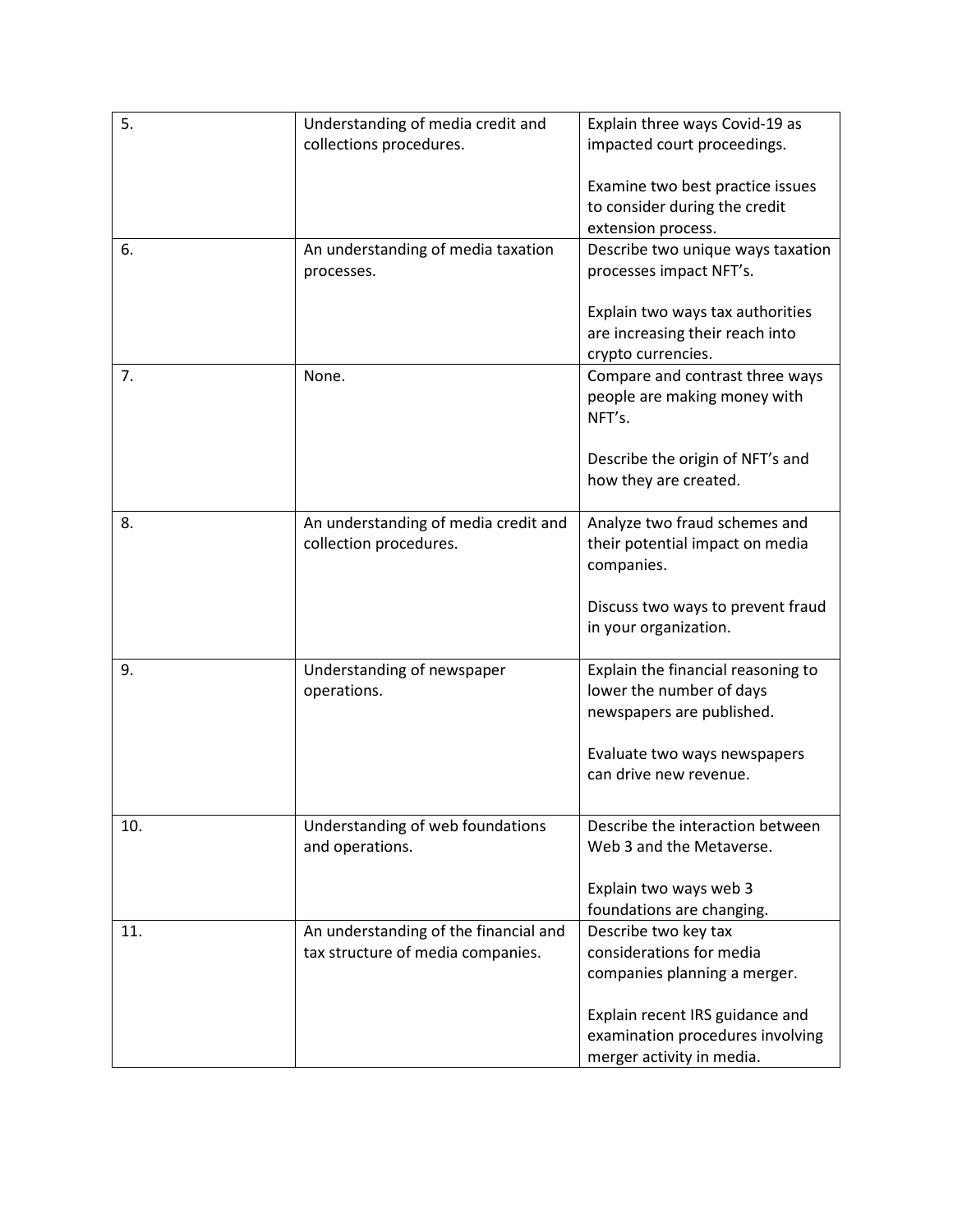| 12. | An understanding of television<br>broadcasting technology.                              | Compare and contrast two ways<br>ATSC 3.0 will impact broadcast<br>television.<br>Explain two needs that finance and<br>engineering departments share to<br>make an ATSC 3.0 launch<br>successful. |
|-----|-----------------------------------------------------------------------------------------|----------------------------------------------------------------------------------------------------------------------------------------------------------------------------------------------------|
| 13. | Understanding of the GAAP and<br>accounting rules for media<br>companies.               | Explain two recent regulatory<br>changes that impact proper<br>accounting.<br>Discuss two recent changes to<br>GAAP accounting rules and their<br>impact on the media industry.                    |
| 14. | None.                                                                                   | Explain two ways measurement of<br>OTT viewing has recently changed.<br>Evaluate two ways data systems<br>integration can streamline<br>financial processes.                                       |
| 15. | None.                                                                                   | Explain the pros and cons of<br>outsourcing on company<br>performance.<br>Describe two key factors which<br>affect the efficiency of<br>outsourcing.                                               |
| 16. | None.                                                                                   | Describe three cybersecurity<br>threats to the media industry.<br>Explain two ways cybersecurity<br>issues have impacted the<br>insurance market.                                                  |
| 17. | None.                                                                                   | Describe two automation pitfalls.<br>Discuss the cost-benefit analysis of<br>self-servicing automation vs. hiring<br>consultants to do it.                                                         |
| 18. | Comprehensive understanding of<br>financial considerations for television<br>companies. | Compare and contrast different<br>approaches to accounting and<br>other issues common to the<br>operation of local television                                                                      |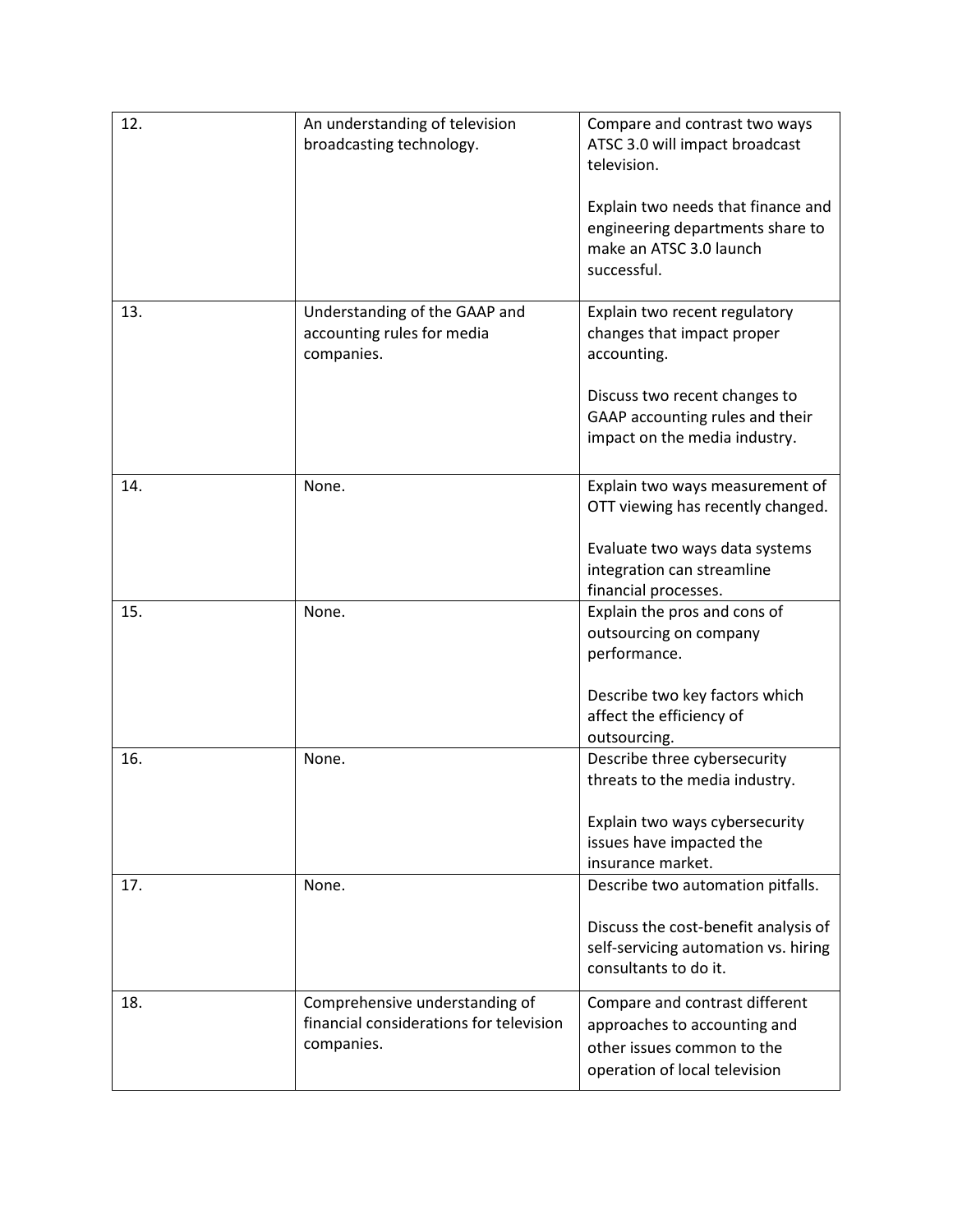|     |                                       | stations and television station     |
|-----|---------------------------------------|-------------------------------------|
|     |                                       | groups.                             |
|     |                                       |                                     |
|     |                                       | Demonstrate two ways television     |
|     |                                       | financial departments can improve   |
|     |                                       | their efficiency.                   |
| 19. | An understanding of credit card       | Explain two ways credit card usage  |
|     | processes.                            | can benefit newspapers.             |
|     |                                       |                                     |
|     |                                       | Describe possible negative impact   |
|     |                                       | on relationships with consumers     |
|     |                                       | during the credit card acceptance   |
|     |                                       | process.                            |
| 20. | Understanding of what NFT's are and   | Explain the pros and cons of media  |
|     | how they operate.                     | companies using NFT's.              |
|     |                                       |                                     |
|     |                                       | Demonstrate how NFT's can be        |
|     |                                       | profitable for Media Companies.     |
|     |                                       |                                     |
| 21. | None.                                 | Explain two new platforms are       |
|     |                                       | impacting the media business.       |
|     |                                       |                                     |
|     |                                       | Analyze how media companies         |
|     |                                       | must be proactive in order to       |
|     |                                       | navigate the changing landscape.    |
| 22. | And understanding of media credit     | Describe two tools companies can    |
|     | and collection procedures.            | use to safeguard them from bad      |
|     |                                       | debt exposure.                      |
|     |                                       |                                     |
|     |                                       | Analyze two new trends in credit    |
|     |                                       | resulting from the pandemic.        |
| 23. | An understanding of payroll taxes and | Describe a minimum of two ways      |
|     | nexus laws.                           | states are newly taxing workers     |
|     |                                       | who operate remotely.               |
|     |                                       |                                     |
|     |                                       | Describe three actions companies    |
|     |                                       | should take before hiring an out of |
|     |                                       | state employee.                     |
| 24. | Comprehensive understanding of        | Compare and contrast different      |
|     | financial considerations for radio    | approaches to accounting and        |
|     | companies.                            | other issues common to the          |
|     |                                       | operation of radio stations and     |
|     |                                       | networks.                           |
|     |                                       |                                     |
|     |                                       | Explain two ways digital presents   |
|     |                                       | unique accounting issues for radio  |
|     |                                       | stations.                           |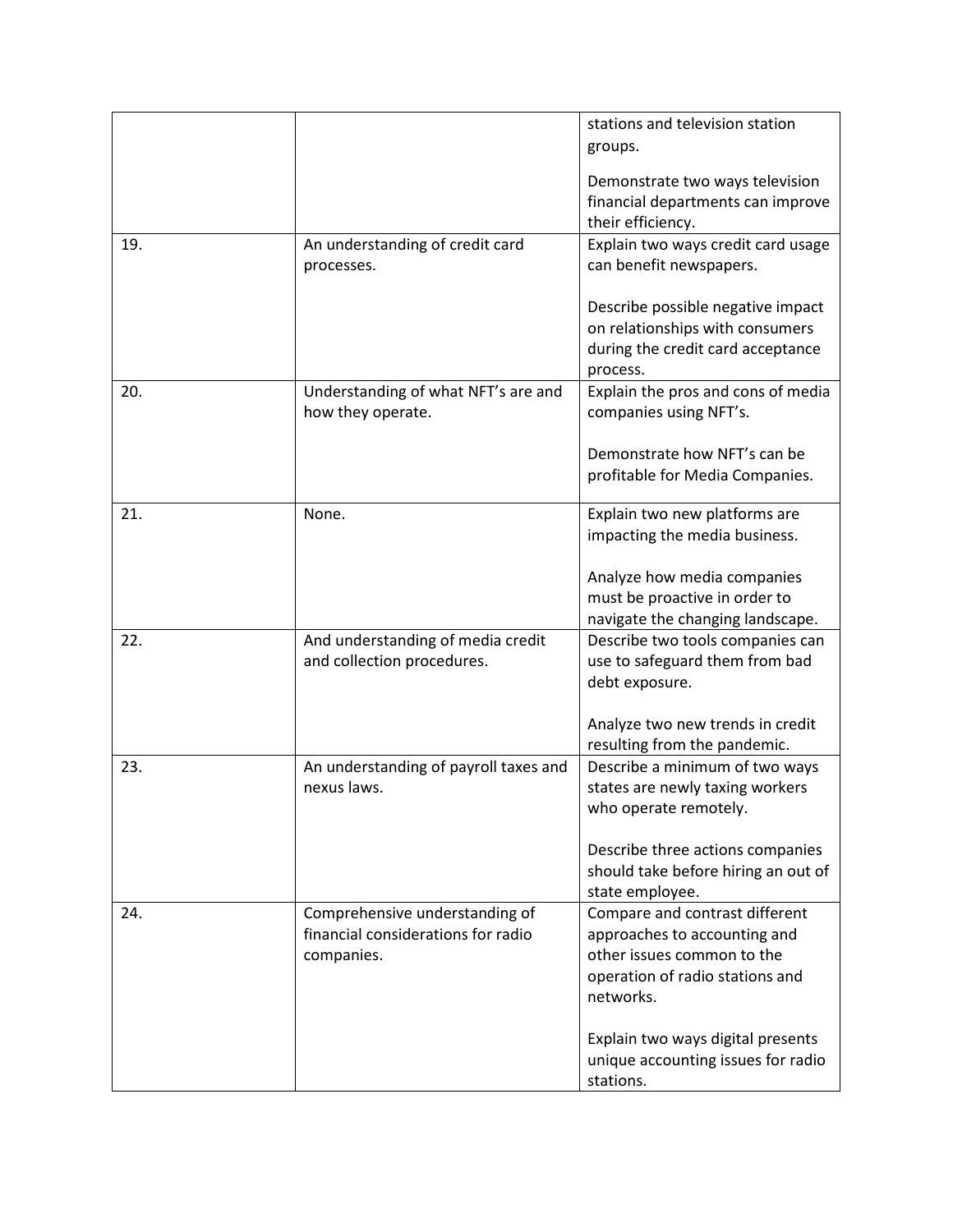| 25. | Comprehensive understanding of       | Compare and contrast different                      |
|-----|--------------------------------------|-----------------------------------------------------|
|     | financial considerations for         | approaches to accounting and                        |
|     | newspaper companies.                 | other issues common to the                          |
|     |                                      | operation of newspapers.                            |
|     |                                      |                                                     |
|     |                                      | Analyze two trends in newspaper                     |
|     |                                      | advertising revenue.                                |
| 26. | None.                                | Describe two ways disruption is                     |
|     |                                      | affecting the media industry.                       |
|     |                                      |                                                     |
|     |                                      | Explain how advanced finance                        |
|     |                                      | models can bridge the gap                           |
|     |                                      | between strategy and execution.                     |
| 27. | An understanding of practices and    | Explain two ways the internal                       |
|     | procedures used by internal audit.   | audit department can improve                        |
|     |                                      | operations in a media company.                      |
|     |                                      |                                                     |
|     |                                      | Describe the steps needed for an                    |
|     |                                      | internal audit department to gain                   |
|     |                                      | the trust of other company                          |
|     |                                      | management.                                         |
|     |                                      |                                                     |
|     |                                      |                                                     |
| 28. | An understanding of media credit and | Describe why Chapter 11                             |
|     | collection procedures.               | bankruptcies have hit a 35-year                     |
|     |                                      | low.                                                |
|     |                                      |                                                     |
|     |                                      | Analyze how inflation and other                     |
|     |                                      | economic trends are impacting the                   |
|     |                                      | credit and collection processes of                  |
|     |                                      | media companies.                                    |
| 29. | An understanding of media            | Explain three key items in a                        |
|     | accounting.                          | company's year-end provision                        |
|     |                                      | process that may be impacted by<br>ASC740.          |
|     |                                      |                                                     |
|     |                                      | Describe two new potential                          |
|     |                                      | accounting regulations that may                     |
|     |                                      | affect media accounting.                            |
| 30. | None.                                | Describe three things an individual                 |
|     |                                      | can do to be involved in an                         |
|     |                                      | effective networking environment.                   |
|     |                                      |                                                     |
|     |                                      | Explain what is involved in creating                |
|     |                                      | a positive impression in a small<br>amount of time. |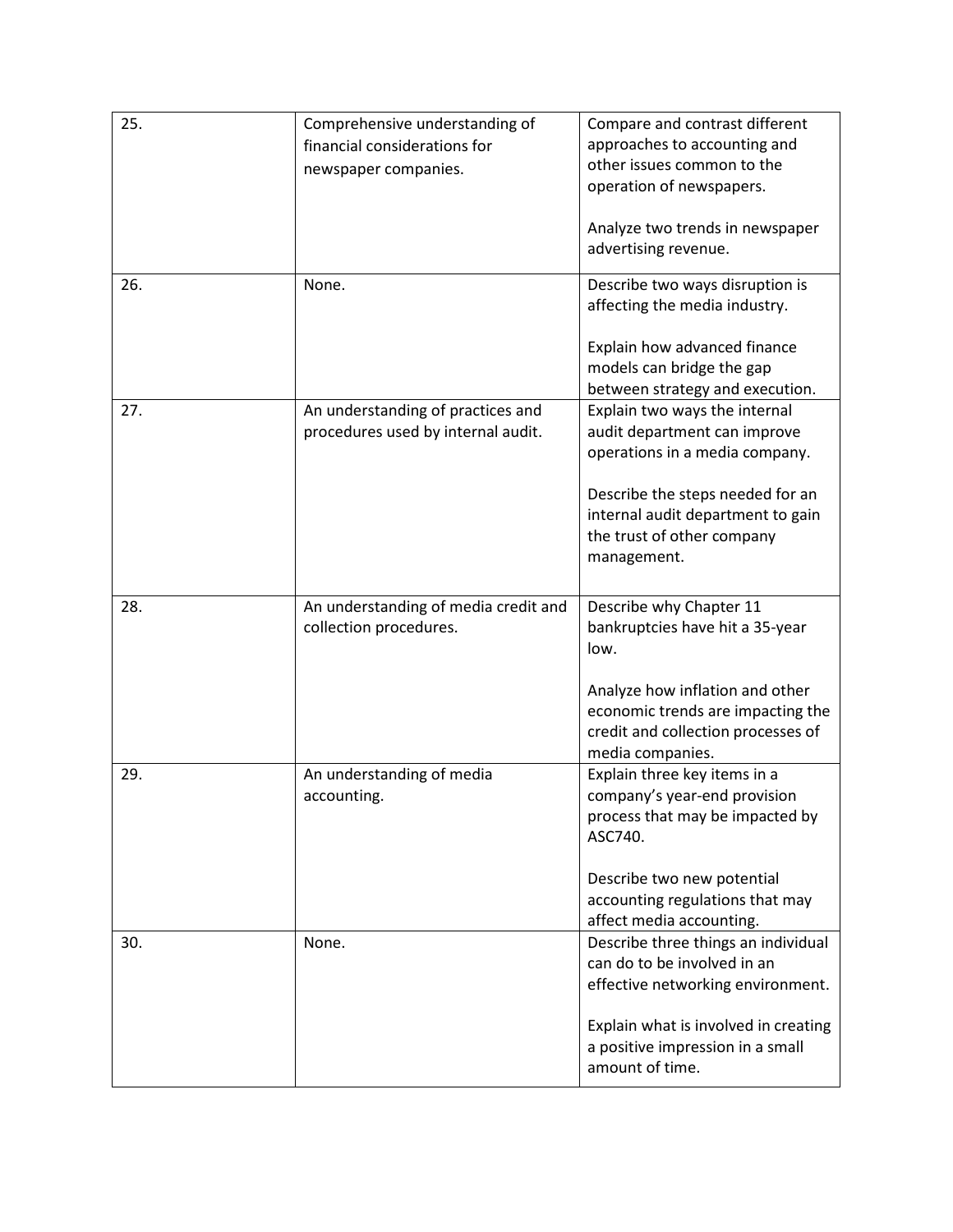| 31. | Understanding of hiring processes    | Describe two ways the pandemic                                     |
|-----|--------------------------------------|--------------------------------------------------------------------|
|     | and regulation in media.             | has impacted the hiring and                                        |
|     |                                      | keeping of employees.                                              |
|     |                                      |                                                                    |
|     |                                      | Analyze two new ways to change a                                   |
|     |                                      | company's talent acquisition                                       |
|     |                                      | process.                                                           |
| 32. | An understanding of games industry   | Describe growth of the gaming                                      |
|     | economic models.                     | industry and how it has been                                       |
|     |                                      | affected by the Metaverse.                                         |
|     |                                      |                                                                    |
|     |                                      | Identify two ways a games                                          |
|     |                                      | company can improve its position                                   |
|     |                                      | in the transmedia space.                                           |
| 33. | An understanding of media credit and | Explain how inflation and labor                                    |
|     | collections processes.               | shortages are impacting actions of                                 |
|     |                                      | the federal reserve.                                               |
|     |                                      |                                                                    |
|     |                                      | Explain three red flags that are<br>often overlooked in the credit |
|     |                                      |                                                                    |
| 34. | None.                                | process.<br>Explain what a credit professional                     |
|     |                                      | must do when a customer files for                                  |
|     |                                      | bankruptcy.                                                        |
|     |                                      |                                                                    |
|     |                                      | Explain how new socio-economic                                     |
|     |                                      | factors are impacting the                                          |
|     |                                      | economy.                                                           |
| 35. | An understanding of financial and    | Explain changes in media                                           |
|     | accounting procedures.               | consumption over the last year                                     |
|     |                                      | and how that impacts millennials.                                  |
|     |                                      |                                                                    |
|     |                                      | Describe three challenges faced by                                 |
|     |                                      | millennials in the workplace.                                      |
| 36. | Understanding of and experience with | Analyze federal tax laws, reporting                                |
|     | media tax issues, regulations and    | rules and enforcement and how                                      |
|     | laws.                                | they affect media companies.                                       |
|     |                                      |                                                                    |
|     |                                      | Compare and contrast different                                     |
|     |                                      | tax reporting methods.                                             |
| 37. | None.                                | Describe two ways the FCC has                                      |
|     |                                      | been using to increase                                             |
|     |                                      | enforcement of political files                                     |
|     |                                      |                                                                    |
|     |                                      | Explain the key elements needed                                    |
|     |                                      | to be included in a station's                                      |
|     |                                      | political file.                                                    |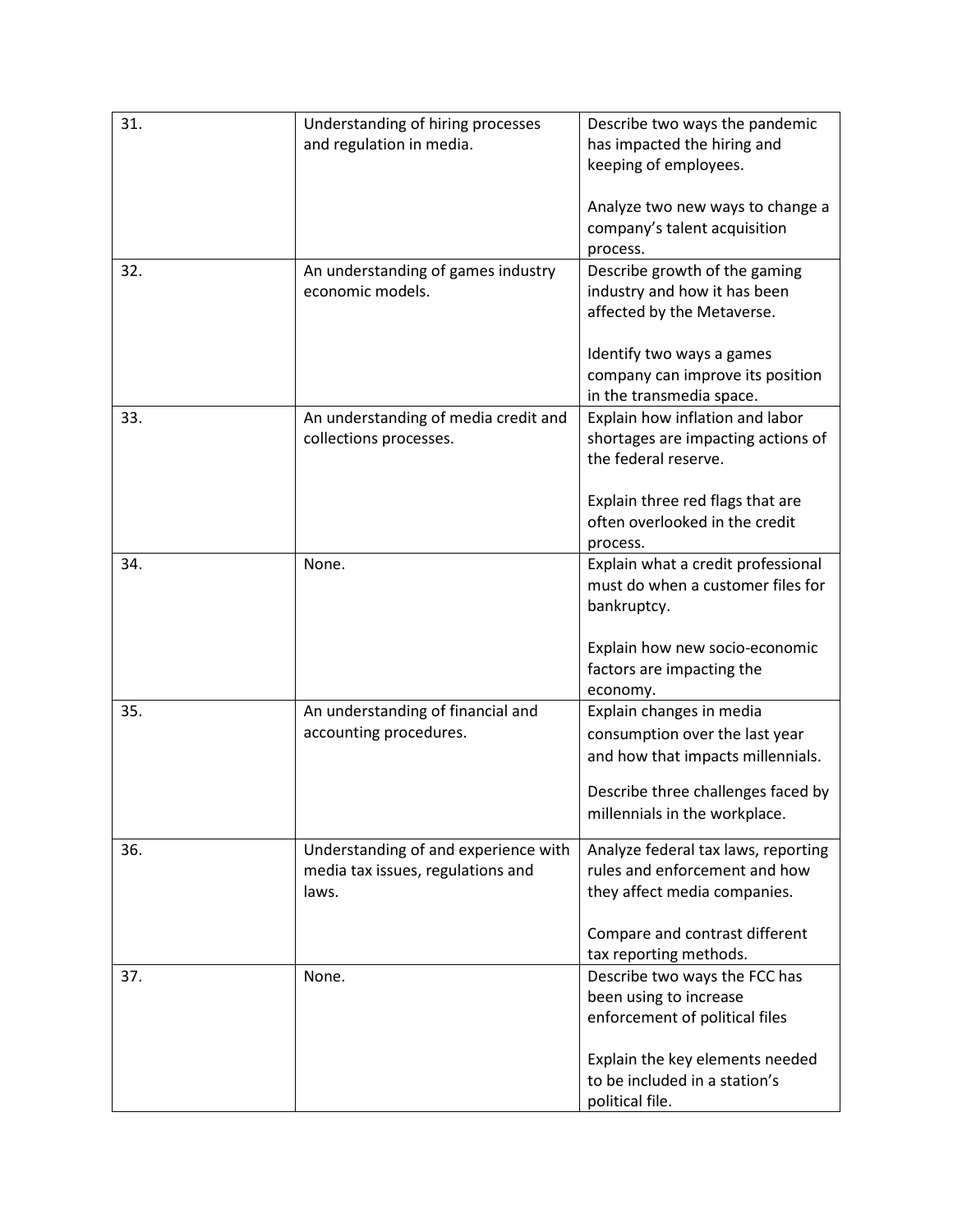| 38. | None.                                 | Describe two new ways to retain    |
|-----|---------------------------------------|------------------------------------|
|     |                                       | subscribers.                       |
|     |                                       | Explain why sustainability data    |
|     |                                       | needs to be maintained with the    |
|     |                                       | same high standards as does        |
|     |                                       | financial data.                    |
| 39. | An understanding of newspaper         | Explain two ways credit card       |
|     | subscription and delivery issues.     | acceptance has changed in the last |
|     |                                       | year in the newspaper industry.    |
|     |                                       | Discuss best practices for those   |
|     |                                       | involved in digital subscription   |
|     |                                       | engagement.                        |
| 40. | None.                                 | Discuss two ways to attract and    |
|     |                                       | retain the best talent.            |
|     |                                       | Explain two new tools to retain    |
|     |                                       | employees.                         |
| 41. | An understanding of anti-trust laws   | Compare and contrast what can      |
|     | and how they impact media credit.     | and cannot be discussed with       |
|     |                                       | other media companies when         |
|     |                                       | doing a credit investigation.      |
|     |                                       | Demonstrate two ways the           |
|     |                                       | Sherman Antitrust Act affects the  |
|     |                                       | credit decisioning process.        |
| 42. | None.                                 | Examine the impact of potential    |
|     |                                       | changes to rules on employer       |
|     |                                       | activities involving labor issues. |
|     |                                       | Describe the impact of rules       |
|     |                                       | regarding independent              |
|     |                                       | contractors.                       |
| 43. | An understanding of the methods       | Explain the current status of      |
|     | used in music licensing and the       | negotiations for music licensing   |
|     | reasons for them.                     | fees.                              |
|     |                                       | Explain alternative methods of     |
|     |                                       | payments of music license fees.    |
|     |                                       |                                    |
| 44. | An understanding of financial markets | Explain how market volatility has  |
|     | and games industry finance.           | impacted games company stocks.     |
|     |                                       | Discuss two trends in games public |
|     |                                       | market activity.                   |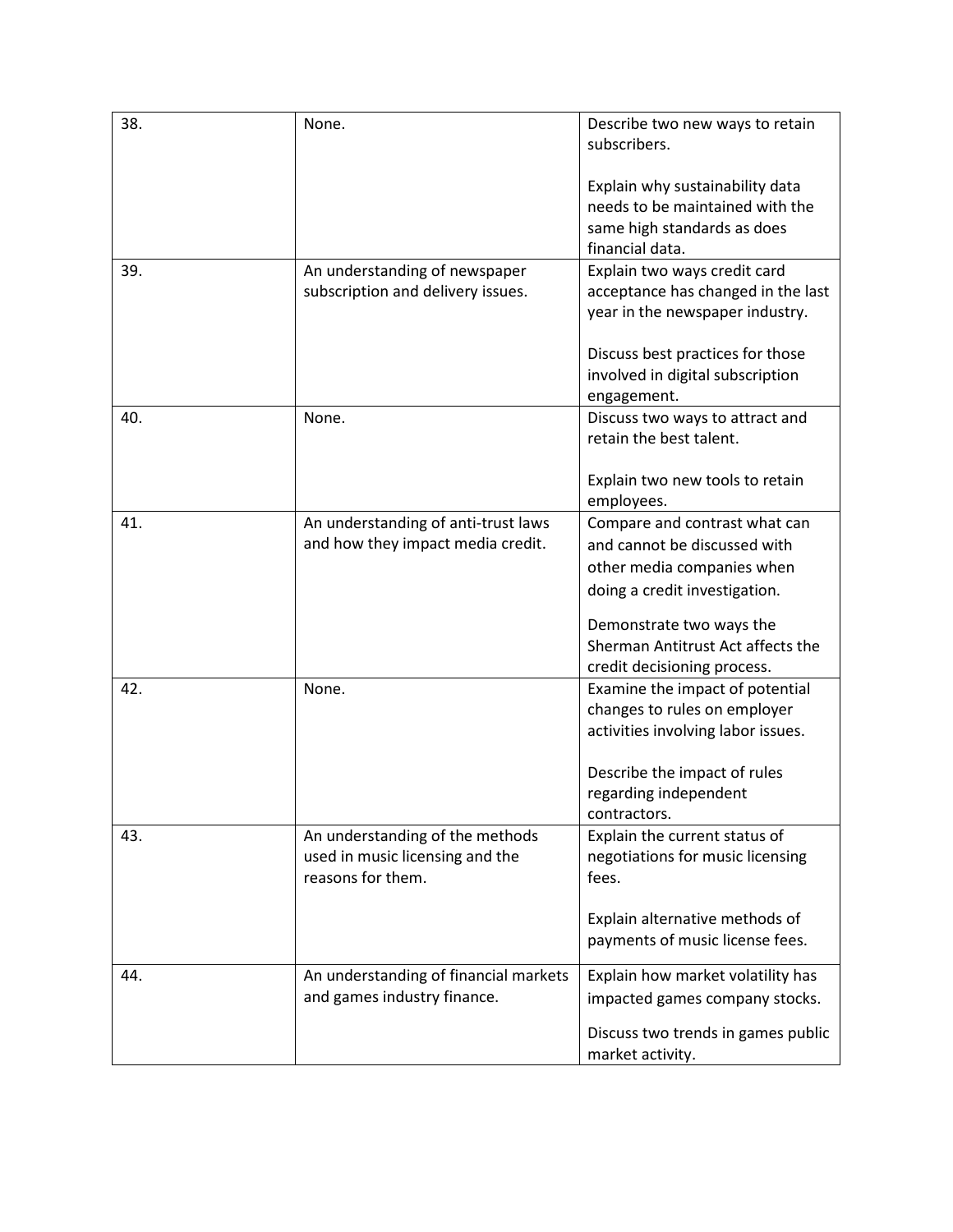| 45. | An understanding of media credit and | Describe two new tools media                                           |
|-----|--------------------------------------|------------------------------------------------------------------------|
|     | collection procedures.               | companies can use to accelerate                                        |
|     |                                      | payments for open receivables.                                         |
|     |                                      | Outline two ways back office                                           |
|     |                                      | procedures can impact the                                              |
|     |                                      | collection rate.                                                       |
| 46. | None.                                | Describe what the metaverse is                                         |
|     |                                      | and how it operates.                                                   |
|     |                                      | Explain two reasons media                                              |
|     |                                      | companies are investing in the                                         |
|     |                                      | metaverse.                                                             |
| 47. | Understanding of financial           | Demonstrate ability to predict                                         |
|     | considerations for media companies.  | financial impact on media                                              |
|     |                                      | companies based on current world<br>events.                            |
|     |                                      |                                                                        |
|     |                                      | Explain the impact of inflation and<br>supply chain disruptions on the |
|     |                                      | economy.                                                               |
|     |                                      |                                                                        |
| 48. | A comprehensive understanding of     | Compare and contrast different                                         |
|     | newspaper accounting and financial   | approaches to accounting and                                           |
|     | issues.                              | other issues common to the                                             |
|     |                                      | operation of newspapers.                                               |
|     |                                      | Describe two ways financial                                            |
|     |                                      | executives can enhance the                                             |
|     |                                      | finance department's value within                                      |
|     |                                      | the company.                                                           |
| 49. | An understanding of digital          | Outline minimum of two best                                            |
|     | accounting processes in media.       | practices which should be used                                         |
|     |                                      | when managing digital revenue.                                         |
|     |                                      |                                                                        |
|     |                                      | Forecast a minimum of two ways                                         |
|     |                                      | financial forecasting can be                                           |
|     |                                      | improved by media companies.                                           |
| 50. | An understanding of how blockchain   | Explain why media companies                                            |
|     | works.                               | should have an interest in                                             |
|     |                                      | blockchain.                                                            |
|     |                                      |                                                                        |
|     |                                      | Explain two ways blockchain and                                        |
|     |                                      | the metaverse will impact media                                        |
|     |                                      | companies in the next two years.                                       |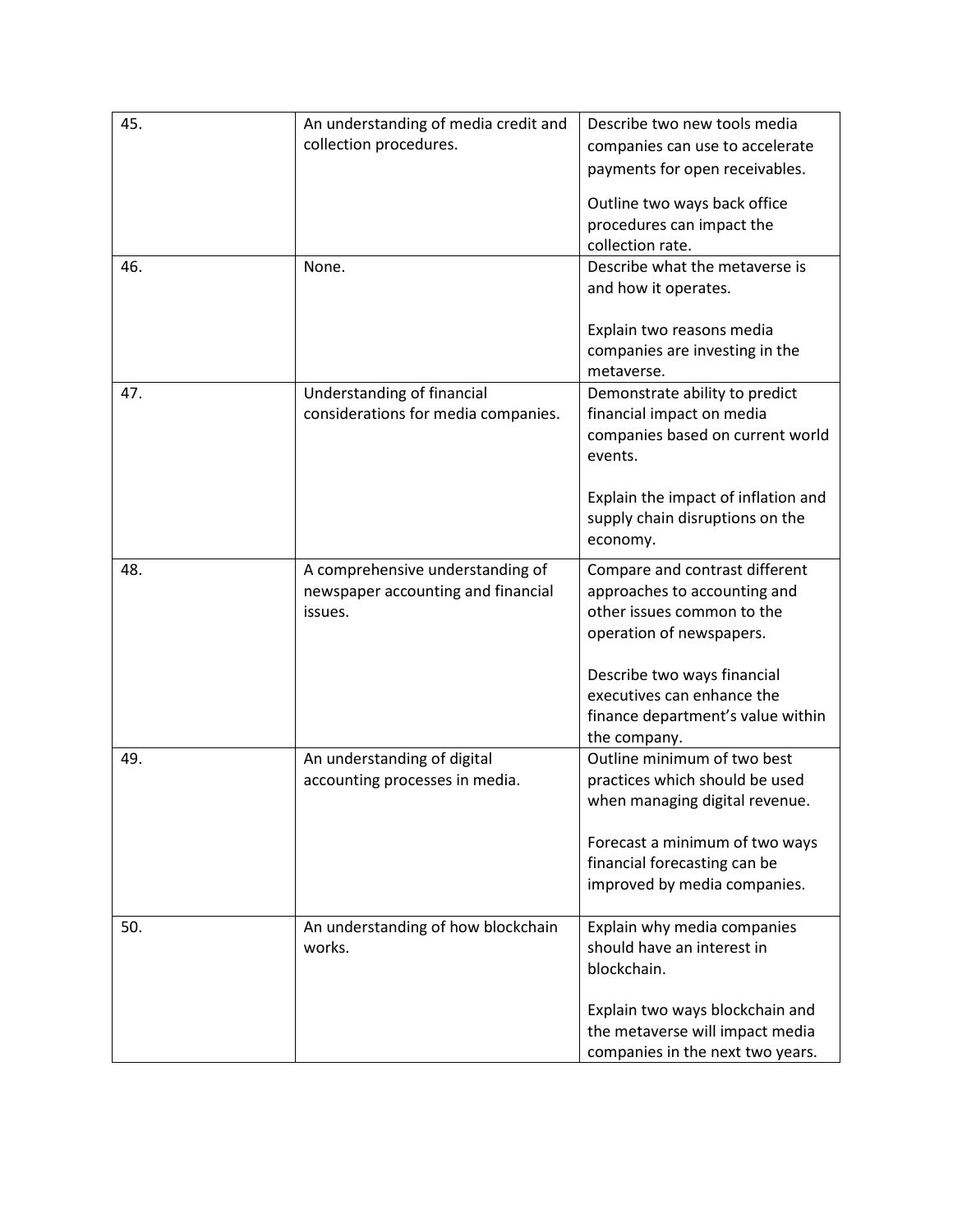| 51. | An understanding of the games<br>industry marketplace.                  | Explain two gaming industry<br>growth trends.                                                                                                      |
|-----|-------------------------------------------------------------------------|----------------------------------------------------------------------------------------------------------------------------------------------------|
|     |                                                                         | Compare and contrast games<br>trends in consoles vs PC's vs<br>mobile.                                                                             |
| 52. | An understanding of state taxation of<br>media companies.               | Describe two tax savings strategies<br>for media companies involving<br>corporate income and franchise<br>taxes.<br>Evaluate changes in Nexus laws |
|     |                                                                         | and how they impact media<br>companies.                                                                                                            |
| 53. | Understanding of accounting<br>procedures for radio.                    | Explain two challenges of<br>allocating digital revenue.                                                                                           |
|     |                                                                         | Analyze two adjustments that<br>need to be made to reporting<br>systems to handle digital revenue.                                                 |
| 54. | An understanding of internal audit<br>procedures in media companies.    | Describe two ways analytics can<br>improve the auditing process of<br>T&E reporting.<br>Explain how trend analysis of                              |
|     |                                                                         | financials can aid in risk analysis of<br>business units.                                                                                          |
| 55. | A working knowledge of internal audit<br>procedures at media companies. | Describe two ways credit<br>departments can improve<br>collections through data<br>maintenance.                                                    |
|     |                                                                         | Explain best practices expectations<br>which should be communicated to<br>vendors and how that will improve<br>efficiency of office operations.    |
| 56. | None.                                                                   | Explain what DEI entails and how a<br>company can set up a program.                                                                                |
|     |                                                                         | Describe three ways a DEI program<br>will impact company operations.                                                                               |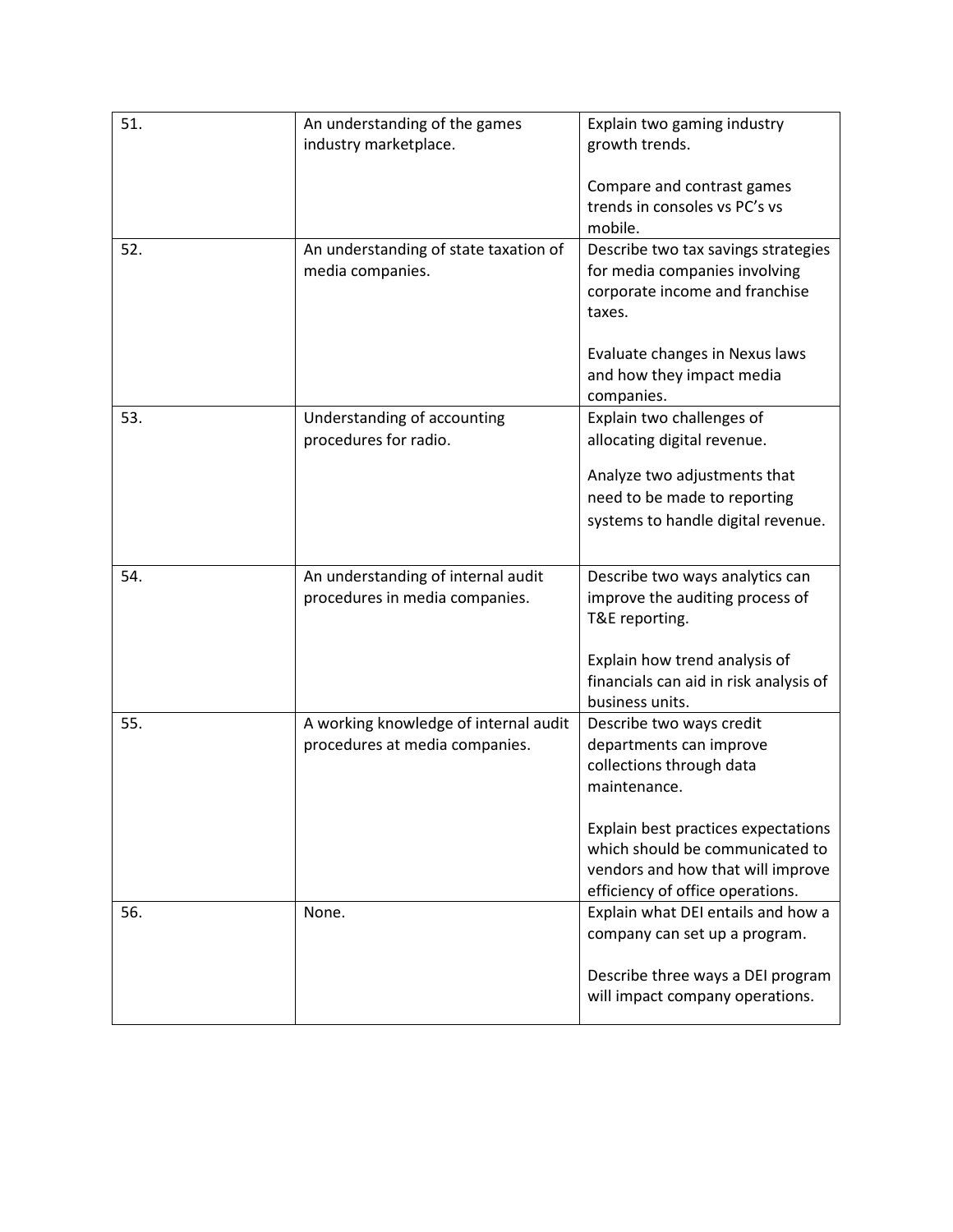| 57. | An understanding tax issues involving | Analyze procedures involved in       |
|-----|---------------------------------------|--------------------------------------|
|     | digital transactions.                 | assessing sales tax on digital       |
|     |                                       | transactions.                        |
|     |                                       |                                      |
|     |                                       | Explain two serious penalties for    |
|     |                                       | failing to comply with state digital |
|     |                                       | taxation laws.                       |
| 58. | None.                                 | Explain two revenue areas a          |
|     |                                       | company should focus on when         |
|     |                                       | starting a new media endeavor.       |
|     |                                       |                                      |
|     |                                       | Analyze financial challenges facing  |
|     |                                       | a start-up news gathering            |
|     |                                       | company.                             |
| 59. | None.                                 | Describe two content trends with     |
|     |                                       | the advancement of podcasts.         |
|     |                                       |                                      |
|     |                                       | Explain two monetization             |
|     |                                       | opportunities with podcasts in the   |
|     |                                       | area of subscriptions and            |
|     |                                       | advertising.                         |
| 60. | None.                                 | Describe two ways a media            |
|     |                                       | company can integrate data           |
|     |                                       | collection to improve cash           |
|     |                                       | collections.                         |
|     |                                       |                                      |
|     |                                       | Explain the two ways shifting trade  |
|     |                                       | patterns are affecting credit and    |
|     |                                       | collection procedures.               |
| 61. | Understanding of and experience with  | Analyze state and local tax laws,    |
|     | media tax issues, regulations and     | reporting and enforcement and        |
|     | laws.                                 | how they impact media                |
|     |                                       | companies.                           |
|     |                                       |                                      |
|     |                                       | Compare and contrast different       |
|     |                                       | tax reporting methods.               |
| 62. | A working knowledge of media tax      | Explain the underlying elements      |
|     | issues.                               | which contribute to a favorable      |
|     |                                       | credit score.                        |
|     |                                       |                                      |
|     |                                       | Describe the portfolio scoring       |
|     |                                       | process and how it will facilitate   |
|     |                                       | the credit analysis decision.        |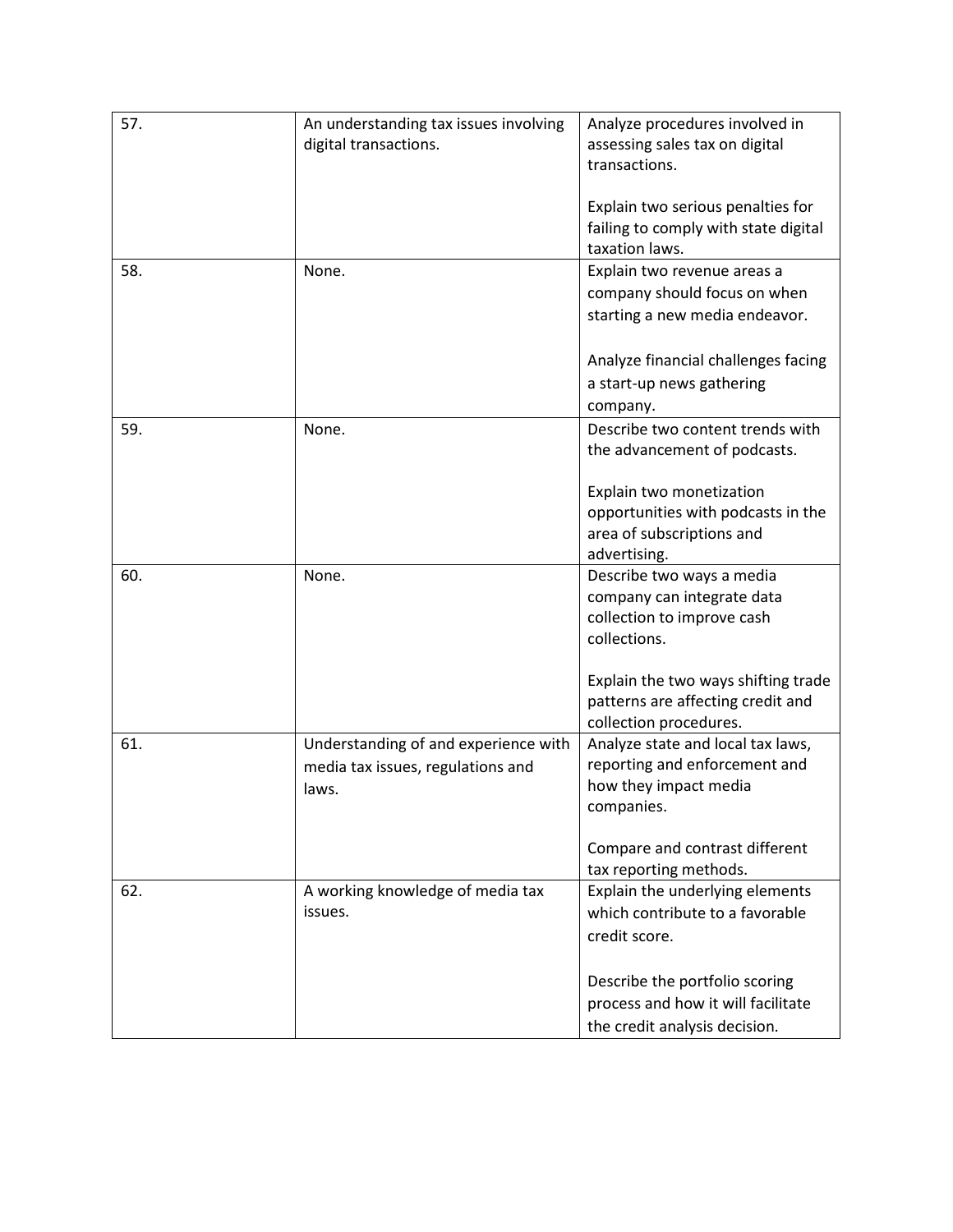| 63. | None.                                                                                | Describe two ways news reporting<br>has changed over the last decade.                                                                                                    |
|-----|--------------------------------------------------------------------------------------|--------------------------------------------------------------------------------------------------------------------------------------------------------------------------|
|     |                                                                                      | Explain how new media has<br>impacted news.                                                                                                                              |
| 64. | Comprehensive understanding of<br>media credit and collections issues.               | Analyze two new media credit<br>issues and their impact on<br>operations.                                                                                                |
|     |                                                                                      | Apply understanding of media<br>credit issues by updating company<br>policies for 2021 and beyond.                                                                       |
| 65. | An understanding of insurance<br>policies and issues relating to media<br>companies. | Explain two areas in an insurance<br>policy about which media<br>companies should give extra<br>attention.<br>Describe two areas a media<br>company should focus on when |
| 66. | None.                                                                                | preparing for a renewal.<br>Explain two ways cheating impacts<br>the bottom line of media<br>companies.                                                                  |
|     |                                                                                      | Analyze how cheating can<br>negatively impact a games<br>company's brand.                                                                                                |
| 67. | An understanding of how NFT's work.                                                  | Explain two ways legal issues could<br>impact media companies use of<br>NFT's.                                                                                           |
|     |                                                                                      | Describe how and when an NFT<br>can be removed.                                                                                                                          |
| 68. | An understanding of newspaper<br>financial operations.                               | Describe three new ways<br>newspapers can improve revenue<br>streams.                                                                                                    |
|     |                                                                                      | Analyze how other media<br>companies have come up with<br>new revenue streams and what<br>opportunities there are for<br>newspapers in those streams.                    |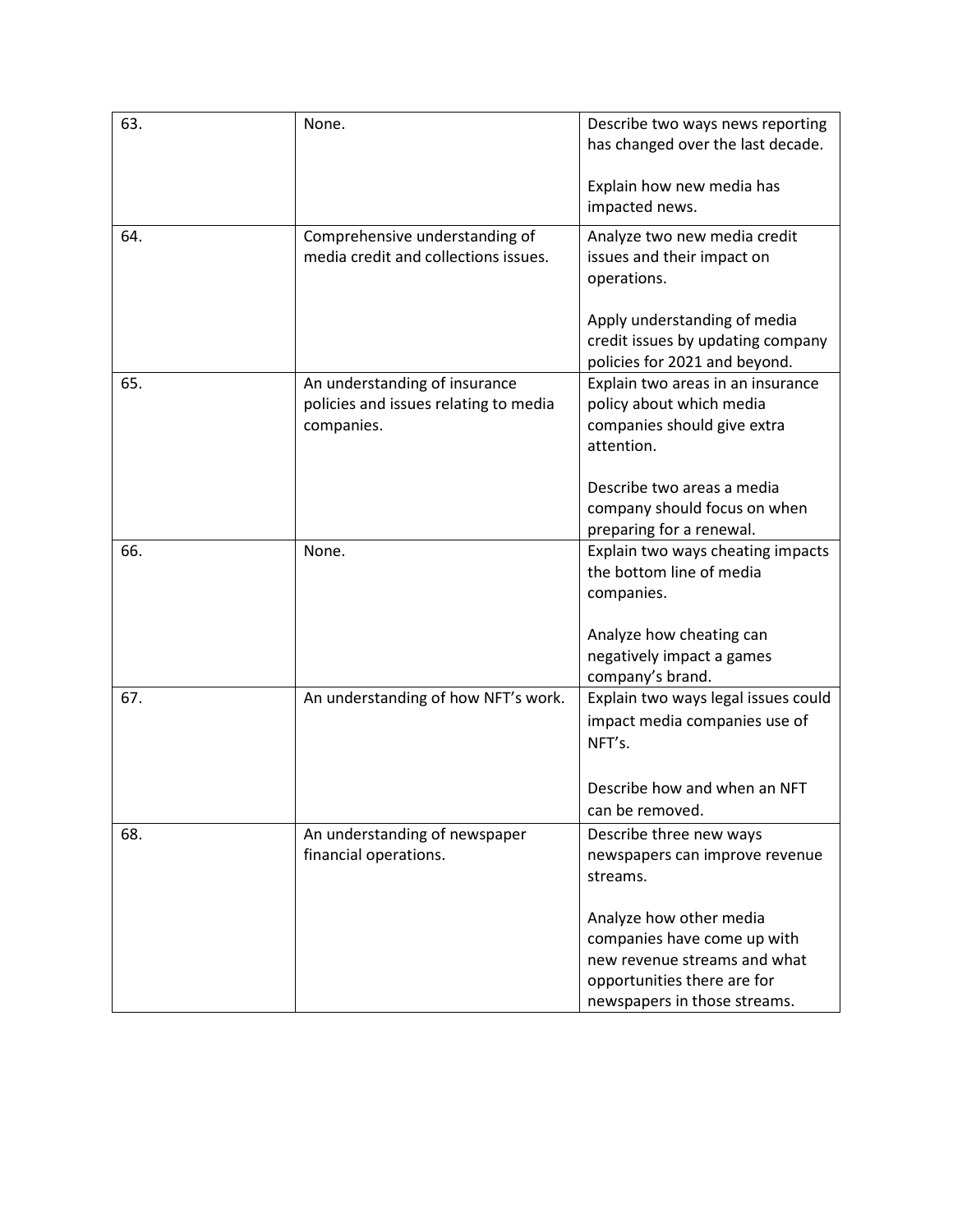| 69. | None.                                 | Describe two ways a media           |
|-----|---------------------------------------|-------------------------------------|
|     |                                       | company can gain revenue            |
|     |                                       | through sports betting.             |
|     |                                       |                                     |
|     |                                       | Explain two legal issues media      |
|     |                                       | companies can face when             |
|     |                                       | accepting sports betting            |
|     |                                       | advertising.                        |
| 70. | Understanding of financial operations | Explain how low code and no code    |
|     | inside a media company.               | automation operates.                |
|     |                                       |                                     |
|     |                                       | Describe two ways automation is     |
|     |                                       | providing efficiencies to improve   |
|     |                                       | financial operations.               |
|     |                                       |                                     |
| 71. | An understanding of the NLRB and      | Describe two ways changes in        |
|     | labor law.                            | independent contractor status will  |
|     |                                       | affect media companies.             |
|     |                                       |                                     |
|     |                                       | Evaluate changes at the NLRB and    |
|     |                                       | what long term changes in labor     |
|     |                                       | law might occur as a result.        |
| 72. | An understanding of operations of     | Describe two operating trends       |
|     | games companies finance               | which occurred in the last year and |
|     | departments.                          | the impact of same on games         |
|     |                                       | companies finance departments.      |
|     |                                       | Explain two ways Covid may have     |
|     |                                       | changed structure of games          |
|     |                                       | finance departments for the         |
|     |                                       | future.                             |
| 73. | None.                                 | Describe two methods for            |
|     |                                       | improving productivity in media     |
|     |                                       | finance departments.                |
|     |                                       |                                     |
|     |                                       | Explain the two biggest challenges  |
|     |                                       | facing media companies in           |
|     |                                       | improving productivity.             |
| 74. | Comprehensive understanding of        | Describe two operational trends     |
|     | financial considerations for          | which have impacted newspaper       |
|     | newspaper companies.                  | operations in the past year.        |
|     |                                       |                                     |
|     |                                       | Explain the two biggest issues      |
|     |                                       | facing newspaper companies from     |
|     |                                       | a financial standpoint.             |